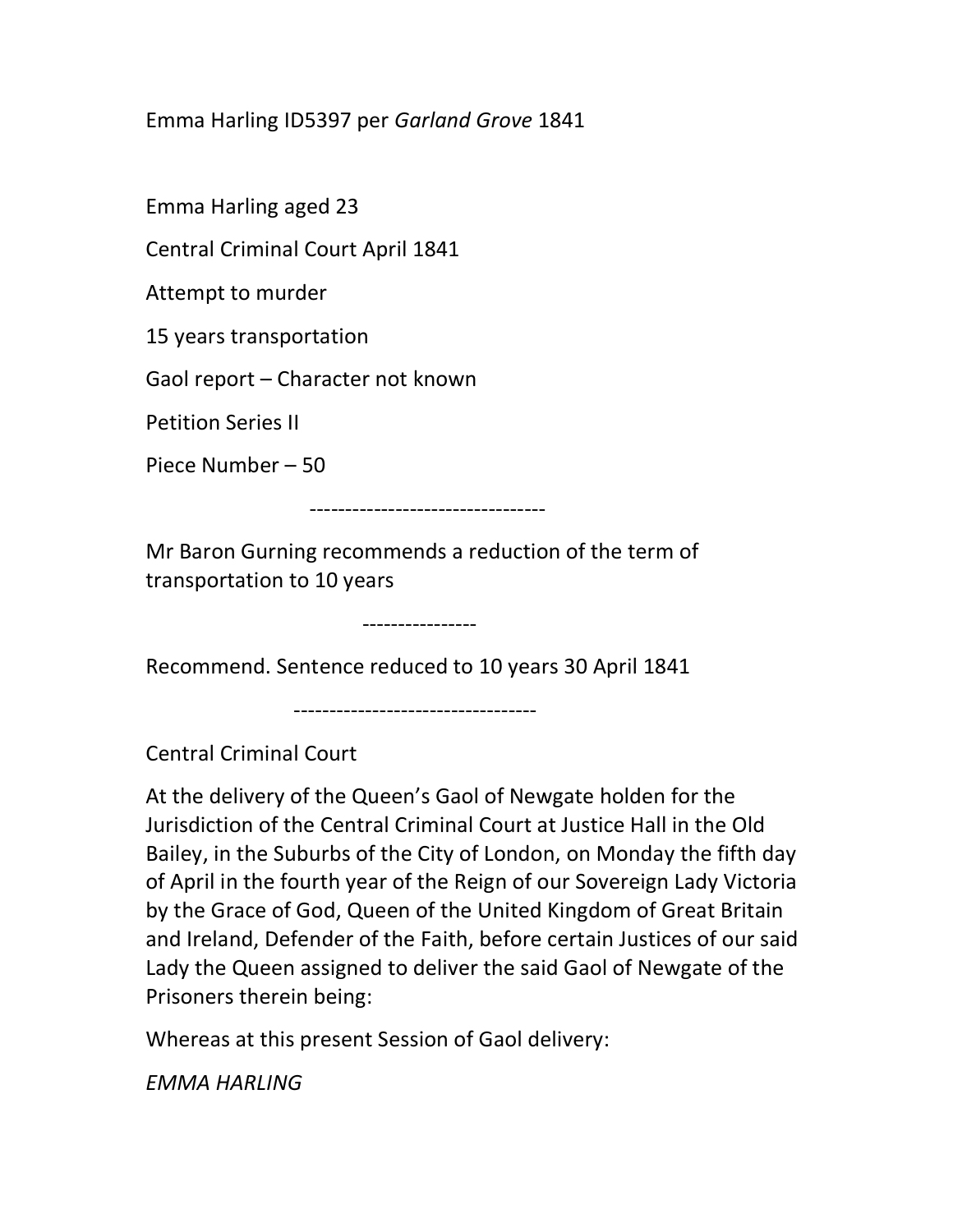Aged twenty three years and stands convicted of Feloniously attempting to drown and suffocate her female child.

------------------------

It is therefore ordered and adjudged by this Court that the above named Convict be transported beyond the seas to such place as Her Majesty by the advice of Her Privy Council shall think fit to direct and appoint for the term of fifteen years.

By the Court

John Clark

Clerk of the said Court

| Lydia Catherine Lemoyne |            |
|-------------------------|------------|
| Grace Ward              |            |
| Eliza Harling           |            |
| <b>William Semple</b>   | All Guilty |
| <b>Robert Semple</b>    |            |
| James Finn              |            |
| <b>Emma Harling</b>     |            |

Received that the prisoners should be transported for 10 years.

Emma Harling that she on 12th February at St Mary Islington and upon a certain female child them lately before to wit on the same day born of her body and not then named (now deceased) feloniously did make an assault and did then and there feloniously attempt to suffocate and drown said female child by casting and throwing said female child into and amongst the soil waters and filth then being in a certain privy there situate and by casting and throwing large quantities of earth mould and ashes upon and over said female child with intent to feloniously wilfully and of her malice aforesaid to kill and murder her.